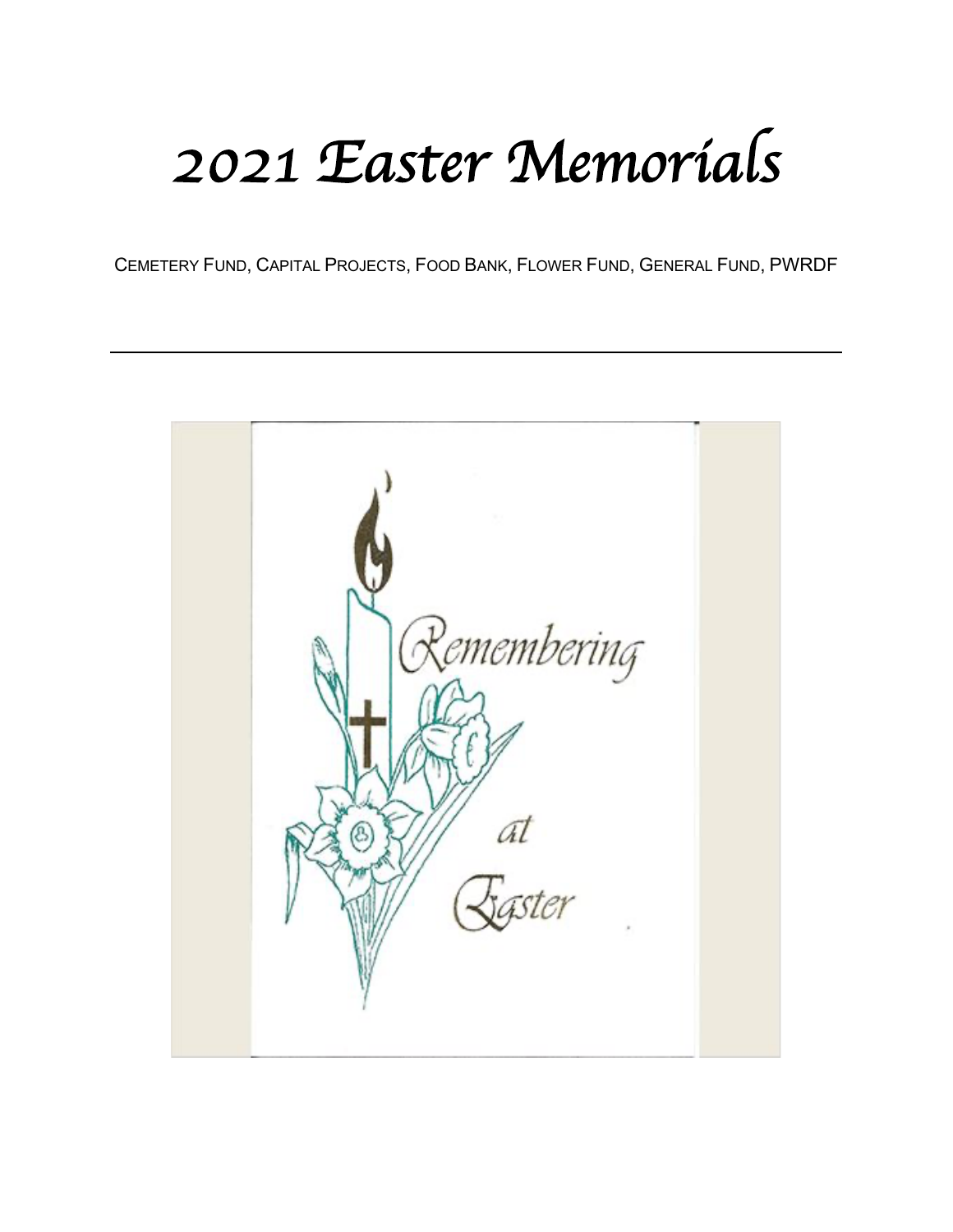## *Given to the Glory of God and in Loving Memory of…*

**All Departed Loved ones** - from Enid & Gordon **All Departed Loved Ones** – by Joselyn & David Fagan and Family **All Departed Loves Ones** - by Phyllis & Graham Peddle and Family **All Loved Ones** – by Eric & Amy **Andrews, Roland -** by Kathleen Baird **Andrews, Roland** and **Loved Ones -** by Elizabeth & Jim Tilley **Baird, Jim -** by Elizabeth & Jim Tilley **Baird, Jim** – by Janet Andrews **Baird, Jim -** by Kathleen Baird **Baird, Roy & Vera** - by Marilyn, Gary and Girls **Batten, Abram** – by Eric and Amy **Batten, Chesley & Julia** – by Sandra & Graham Taylor **Batten, Don** - Husband, Father and Grandfather - by Louise and Family **Batten, James J**. – by Sandra & Graham Taylor **Batten, Jimmy** - by Louise and Family **Batten, Julia & Chesley** - by Louise and Family **Batten, Thomas & Susan** – by Fred & Ella Batten **Best, Andrea** - In loving memory from Mom, Dad, Stephen, Mark and Families **Bickford, Eneas** – by Dale & Joanne and Family **Bishop, Doris & Bert**, always in our heart – by Bert & Elizabeth **Bursey, Betty** - from Elaine and Family **Bussey, Cameron** – by Ken & Lorretta Scott **Bussey, Edward & Phyllis -** by Elizabeth & Jim Tilley **Bussey, Jacob -** by Elizabeth & Jim Tilley **Bussey, Jacob** – by Ken & Lorretta Scott **Bussey, Peter & Emily** - by Fred & Ella Batten **Bussey, Peter & Emily** – by Eric & Amy **Bussey, Phyllis & Edward** – by Ken & Lorretta Scott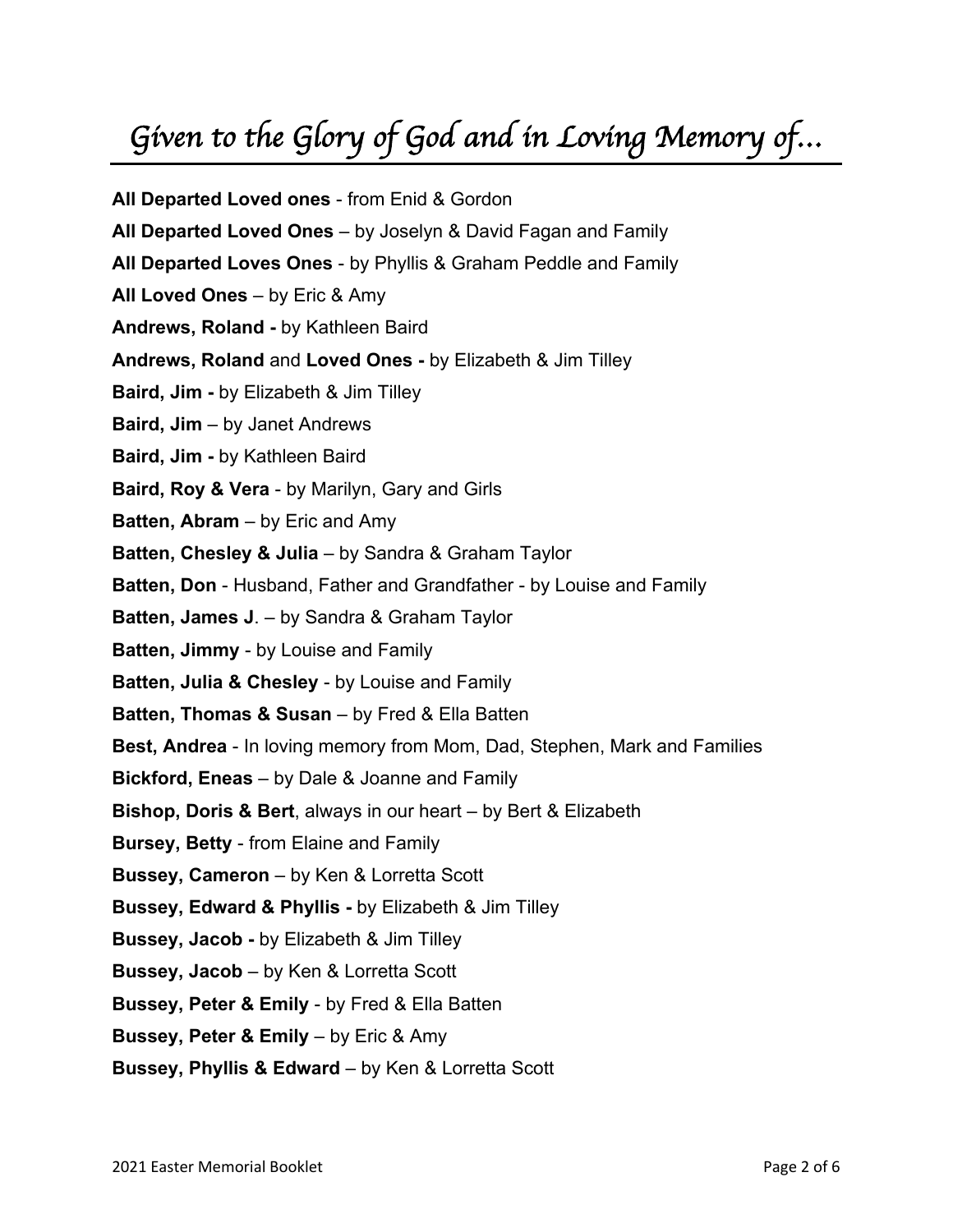- **Butler, Douglas & Hilda** Parents and Grandparents, always in our hearts by Janice, Nelson and Family
- **Butler, Douglas & Hilda**, always in our hearts by Elizabeth & Bert and Family
- **Butler, Laura**, Aunt by Dave & Barbara Butler
- **Butler, Tasker** and **All Departed Loves Ones** by Barbara and Family
- **Butler, Uriah** Grandfather by Barbara Tilley and Family
- **Butler, Valma & All Other Loved Ones** by Louise and Family
- **Butler, Violet** from Calvin and Family
- **Butler, William** Uncle, died on the Southern Cross in 1914 by Barbara Tilley and Family
- **Cable, Chesley & Doris** by George & Sharon Peach
- **Cable, Frances -** by Elizabeth & Jim Tilley
- **Cable, Frances** by Ken & Lorretta Scott
- **Cable, Junior & Ruby** by George & Sharon Peach
- **Caines, Ernest** Dorcas & Cyril Dooley
- **Crewe, Alex**, remembering his death on March 30, 2020 by Joyce, Brenda and Tiffany
- **Crewe, Roger**, remembering his death on March 14, 2018 by Joyce, Brenda and Tiffany
- **Dawe, Issac & Annie** by Jean Haines and Family
- **Dawe, Leslie & Frances** by Jean Haines and Family
- **Dawe, Wilfred & Nellie** by Marg & Gerald Dawe
- **Deceased Members of Taylor and Delaney Families** by Reg & Betty Taylor
- **Delahunty, James & Mary** by Margaret & Peter Delahunty
- **Departed Family & Friends** by William & Eleanor Butler
- **Dodge, William & Sarah** by Eric & Amy
- **Eason, Donald & Susie** Parents and Grandparents, always in our hearts by Janice, Nelson and Family
- **Eason, Wayne** and **All Family Members and Friends** by Audene Eason
- **Fagan, Ern & Elsie** by Cathy, Rodney, Roxanne and Family
- **Fagan, Gordon & Rachel** by Wayne Fagan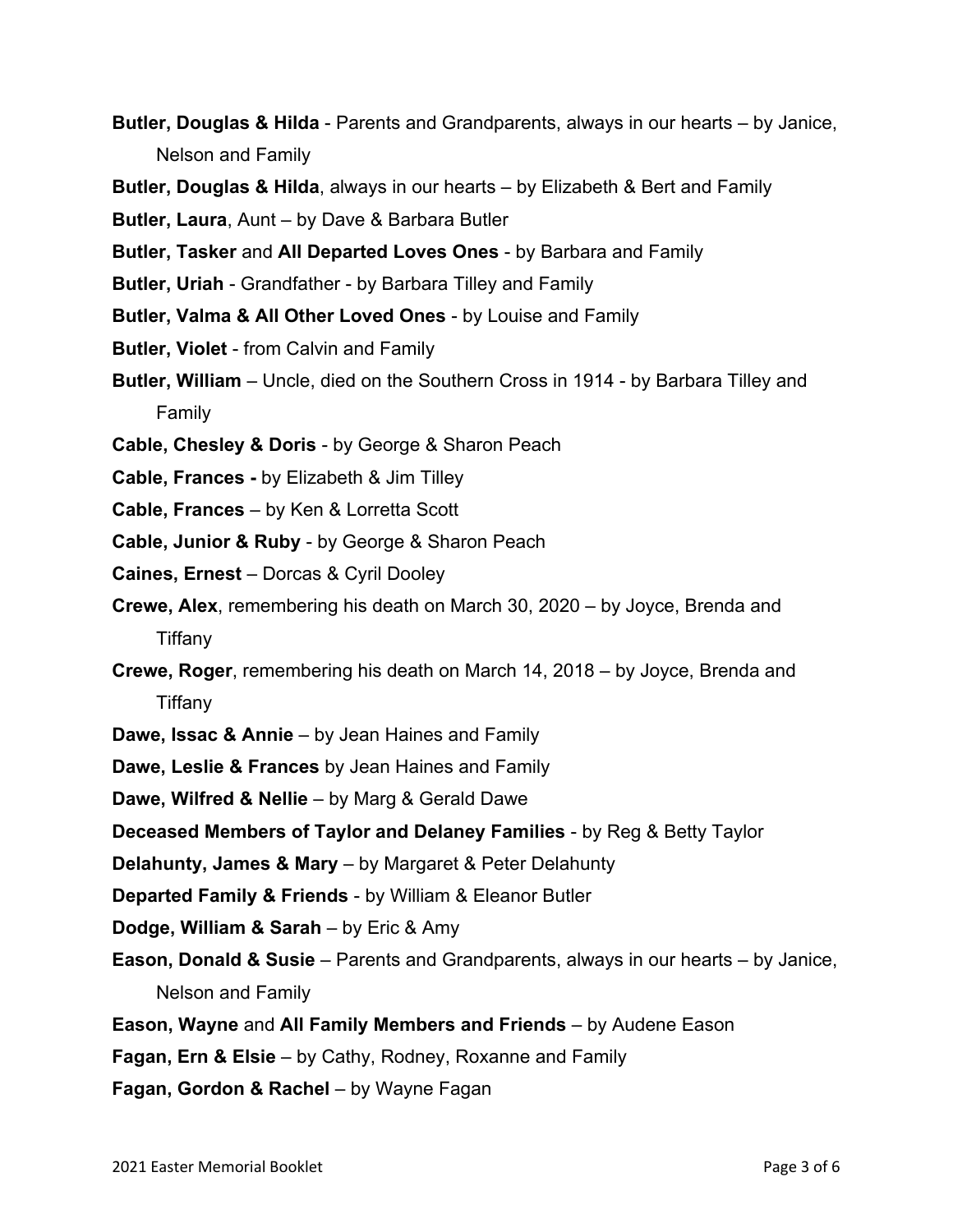- **Fagan, Hubert & Hilda** by Joselyn & David and Family
- **Fagan, Jean** by George & Sharon Peach
- **Fagan, Reginald & Gwendolyn** by Ralph & Rosalind Fagan and Family
- **Fagan, William & Ethel** by George & Sharon Peach
- **Farrell, Sebastian & June**, Parents by Aura & Jerry and Family
- **FitzGerald, Carol** and **Jack Robert** by Robert & Barbara Tilley and Family
- **French, Bob** by Charles & Fanny Taylor
- **Fry, Max** by George & Sharon Peach
- **Greeley, Dorothy** by Eric and Amy
- **Greeley, Margaret** by Eric and Amy
- **Greeley, Roy** by Linda, Donna Lynn, Heather, Jennifer and Families
- **Haines, Bertram** by Jean Haines and Family
- **Haines, Harry & Lillian** by Jean Haines and Family
- **Haines, Robert & Wilmeth** Parents from Enid & Gordon
- **Haines, Samantha** from Nan & Pop
- **Haskell, Robert & Myrtle** by Karen and Family
- **Haskell, Robert & Myrtle** by Rosalind & Ralph Fagan and Family
- **Head, John & Ina** by Marg & Gerald Dawe
- **Hussey, Violet** and **Janes, George** Mom and Dad by Georgina Smith
- **Janes, Sammy** by Wayne Fagan
- **Jefford, James & Matilda** by Ruby Jefford
- **Jefford, Sam & Joan** by Dale & Joanne and Family
- **Knight, Furne** by Robert & Barbara Tilley and Family
- **Lambert, Nina** by George & Sharon Peach
- **Loved Ones & Friends** by Charles & Fanny Taylor
- **Meaney, Betty**, Mom by Joselyn & David and Family
- **Newhook, Judy** by Alf, Paula & Stephanie
- **Parsons, George Jr. & Sharon** by Margaret & Peter Delahunty
- **Parsons, George Sr. & Martha** by Margaret & Peter Delahunty
- **Parsons, Marion & Winnifred & Paul** by Margaret & Peter Delahunty
- **Peach, Baby Daughter Wanda-Ann -** by Jane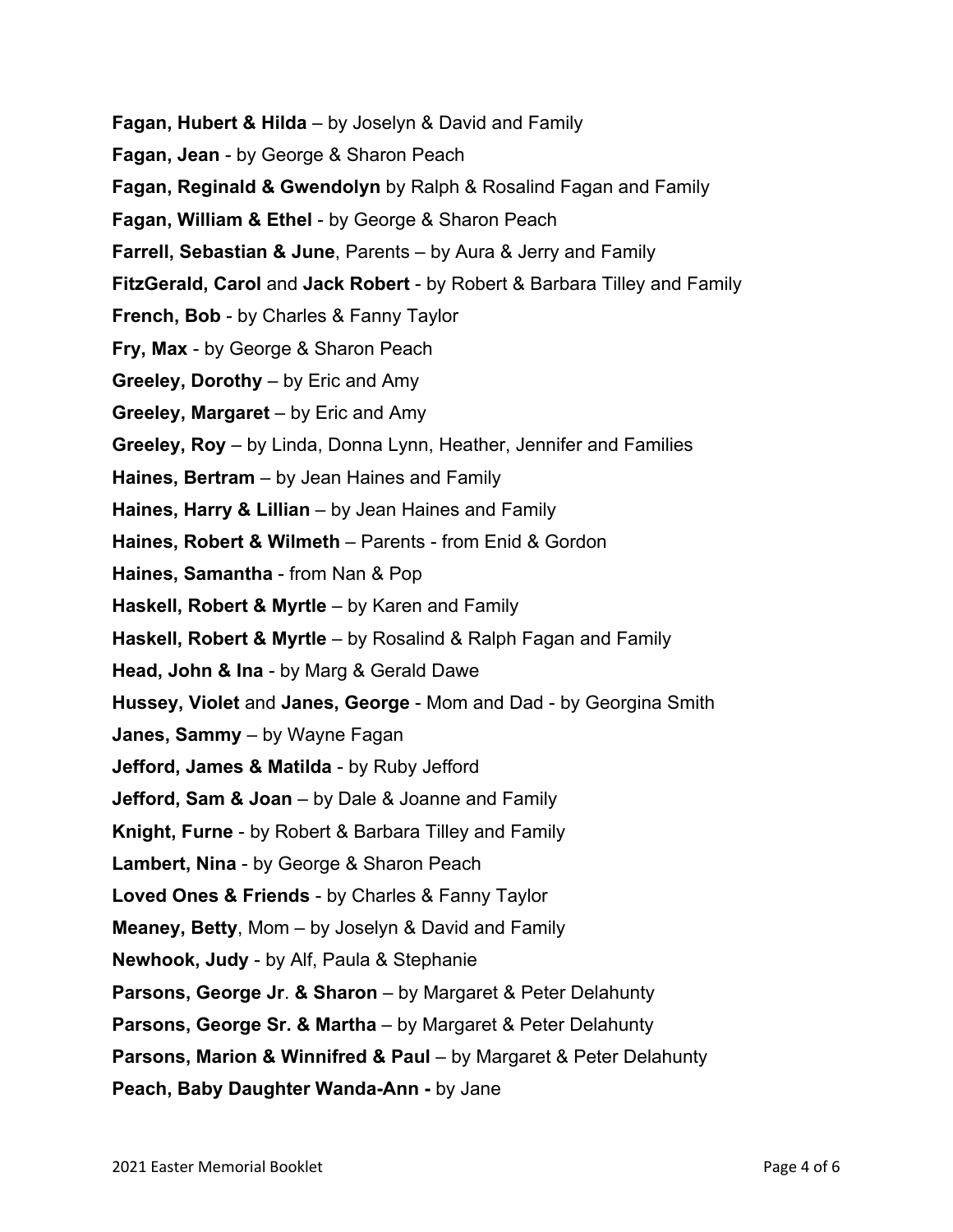- **Peach, Cyril –** by Jane Peach
- **Peach, George & Evelyn** by George & Sharon Peach
- **Peach, Shirley** by George & Sharon Peach
- **Peach, William** by George & Sharon Peach
- **Pennell, Reuben & Enid** from Elaine and Family
- **Petten, Dorcas & Nathaniel** Parents and Grandparents, always in our hearts by Janice, Nelson and Family
- **Petten, Edward** by Eric and Amy
- **Pittman, Kevin** by Ruth and Family
- **Porter, Ada** Mother and Grandmother by Jeff, Geraldine, Jillian and Joel
- **Porter, Ada** Mother and Grandmother by Lorraine, Willis, and Hilary
- **Porter, Ada** -Wife by Edward
- **Porter, Noah & Mary** Parents from Enid & Gordon
- **Porter, Noah & Mary**, Parents by Aura & Jerry and Family
- **Rideout, Cyril James & Grace** Parents by Sue Rideout-Vivian
- **Rideout, Mary Anne** by six Daughters & three Sons
- **Rideout, Stewart** Brother-in-Law by Jim Sr. and Geraldine Weir
- **Rideout, Stewart** by Robert & Barbara Tilley and Family
- **Rideout, William Jr.** by six Daughters & three Sons
- **Rideout, William Sr.** by six Daughters & three Sons
- **Roberts, Frank** by Sandra, Derek and Glen
- **Ryan, Elaine & Family and Friends** by Tom Ryan
- **Scott, Chesley & Florence** by Ken & Lorretta Scott
- **Spracklin, Gertrude** by Eric and Amy
- **Stevens, Bert & Mary,** Parents by Dave, Carol and Family
- **Stringer, Nehemiah** by Sue Rideout-Vivian
- **Summers, Boyd** from Elaine and Family
- **Taylor, Albert (Alby) Jr.** by Ken & Lorretta Scott
- **Taylor, Albert & Loved Ones** by Mary Taylor and Family
- **Taylor, Albert Sr**. by Ken & Lorretta Scott
- **Taylor, Alfred & Emma** by Sandra & Graham Taylor